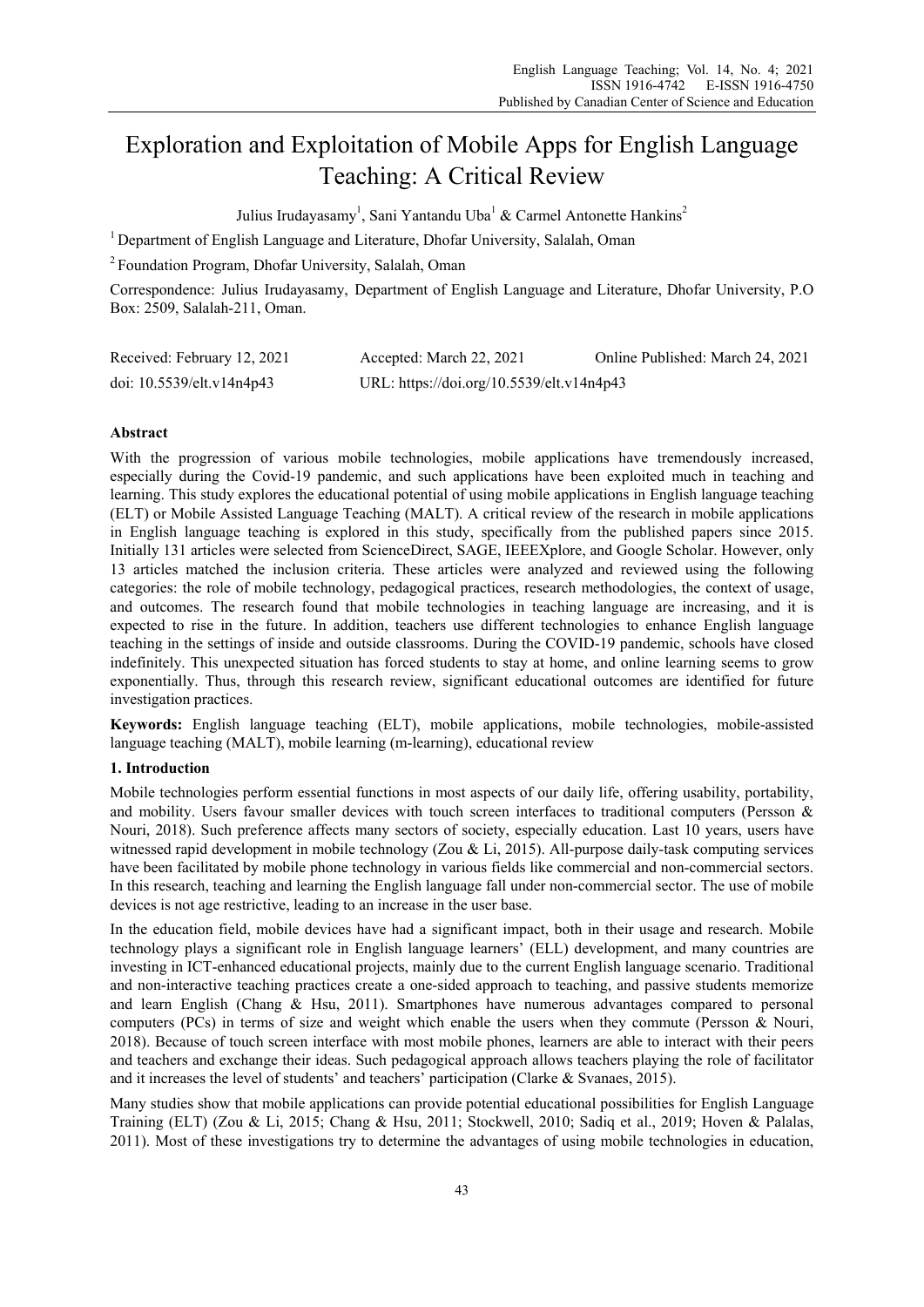for instance, increased opportunities for independent learning, collaborative interaction, communication, and digital material (Clarke & Svanaes, 2015; Nouri & Pargman, 2016). Other investigations looked into identifying mobile applications' impacts on second language acquisition (Keyes et al., 2016; Rezaei et al., 2014). For example, Keyes et al. (2016) looked at the use of crossword puzzle; a game based application in teaching vocabulary to students of the second language, while Rezaei et al. (2014) found out that using mobile applications enhance the learning of vocabulary, class participation, and confidence among second language learners. English language teachers can use various mobile applications in formal and informal contexts to improve reading and listening comprehension, increase vocabulary, and help in grammar, spelling, translations, and grammar revision.

Mobile assisted language learning (MALL) has transformed learning and teaching in relevant fields (Rezaei et al., 2014; Zou & Li, 2015; Persson & Nouri, 2018). However, the investigation of systematic literature review on mobile applications for English language teaching (ELT) is weak and yet to be explored much. Hence, this study intends to report a methodical evaluation of several articles and critically analyzes the literature on mobile applications used in promoting the English language teaching and learning by examining various research trends in the last five years.

## **2. Research Questions**

What are the significant ways mobile applications have been used as a potential tool for English language teaching, as shown by previous studies? The present critical review depends on the following sub-research questions.

- What are the roles of mobile technologies that underpin English language teaching in the previous studies?
- What are the identified pedagogical approaches?
- Which methodologies are used?
- What are the results and outcomes?
- What kinds of mobile technologies are used in English language teaching in terms of context?

#### **3. Background**

## *3.1 Mobile Technologies*

In various aspects, mobile technology has different meanings; however, in almost all the aspects, mobile technology is based on wireless technology of wireless devices, which include mobile phones/smartphones, tablets PC, laptops, iPod, and Personal Digital Assistant (PDA) among others such as headphone, pend drive and mp3 players (Persson & Nouri, 2018).

Because of lower prices than personal computers, portability, and mobility, mobile technologies have penetrated almost every aspect of people's daily lives. Mobile technology use in education facilitates teaching and learning, especially in foreign language teaching (Aziz et al., 2018). Over the past few years, there has been a rapid evolution of mobile technology. Since the beginning of the 21<sup>st</sup> century, mobile technology has evolved. The previous standard mobile device featured a simple two-way pager, but has now evolved to being a mobile phone, handheld gaming console, instant messaging client, an embedded web browser, and GPS navigation device. There is an agreement among experts that the future of computer technology is found in mobile computing with wireless networking capabilities (Taylor et al., 2017). Tablet computer is becoming a more accessible way of utilizing mobile computing, and like smartphones, tablets are available on 3G and 4G networks.

Mobile technology has been successful because of benefits such as ubiquity and mobility that mobile devices serve to users. Today, mobile devices can play rich multimedia content allowing for advanced user interactivity, interact with cloud services, and run increasingly complex software (Aziz et al., 2018). New technologies and hardware such as multi-choice screens, accelerometers, Bluetooth, smartphone software applications, text messaging, mobile websites, Wi-Fi, GPS, and media capture ad creation tools are part of the mobile technology environment. The advantages of using mobile technology and new features make mobile technology rapidly penetrate people's daily lives.

#### *3.2 Mobile Application for ELT*

Mobile devices are an integral part of English language learning. These devices come in the form of tablet PCs, mobile phones, and iPods. These mobile devices allow teachers and students to access teaching and learning resources with mobile applications such as Wordable, which turns learning vocabulary into a competitive, fun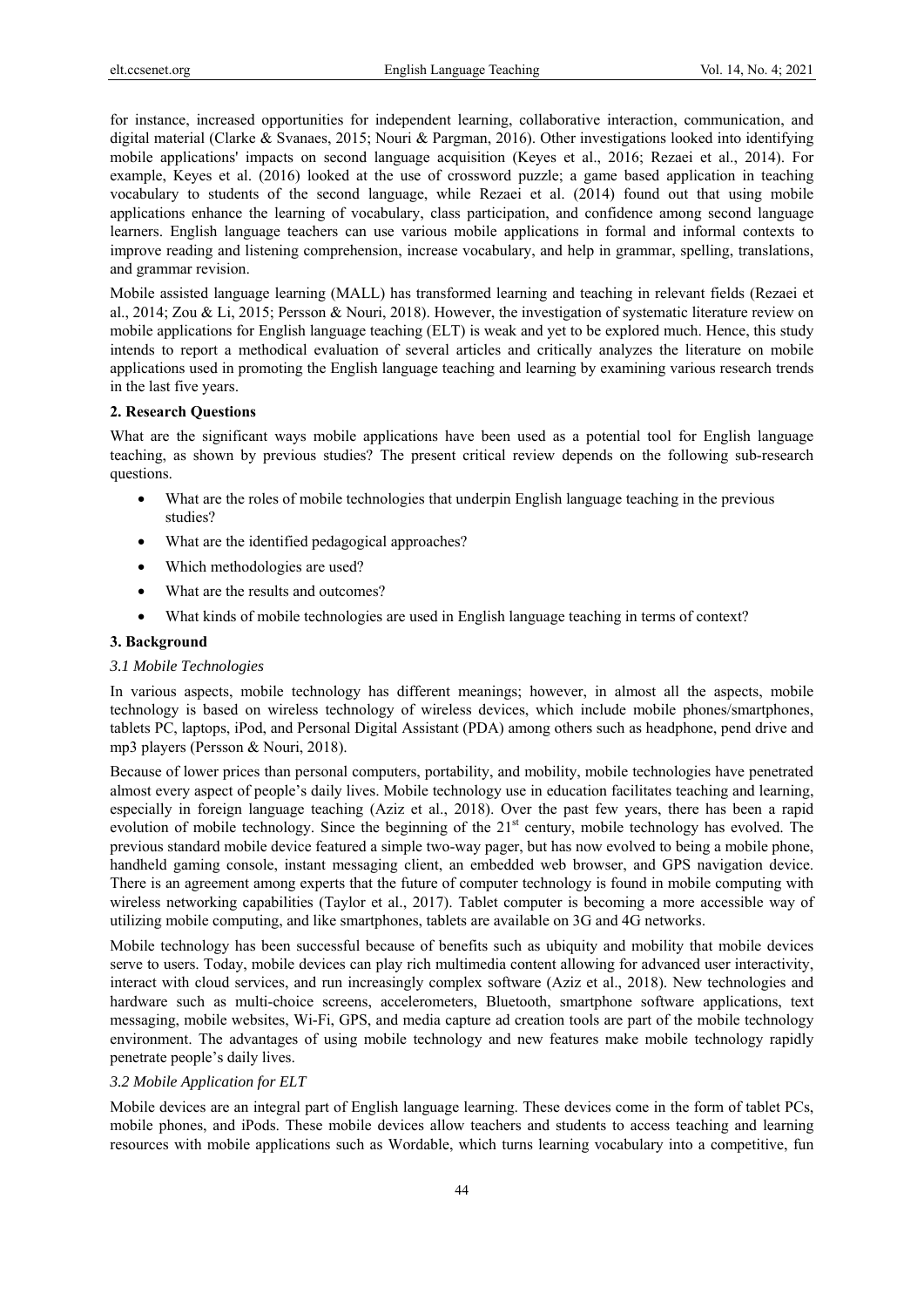game learners can play (Bekešová & Romanová, 2019). Other mobile applications and technologies teachers can use in teaching the English language include Socrative, Tri Pro English, Fluent U, Google Docs, Get Set, Go! Phonics and Learn Languages with Ruby Rei (Wibbu) (Bekešová, 2019).

Mobile learning is different from traditional methods of teaching and learning. English language teachers constantly use mobile-assisted tools under various circumstances. Thus, this approach supports individual and collaborative network (Botha et al., 2010). Mobile learning shifts learning from teacher-centered teaching and learning to more learner-centered learning (Sung et al., 2015). Unlike traditional teaching and learning methods, mobile-assisted language learning with the latest technology endorses the informal learning process outside the classroom, allowing students learn autonomously (Persson & Nouri, 2018). Such informal learning fosters independence and confidence when learning the English Language.

# **4. Research on the Use of Technology to Support English Language Teaching**

#### *4.1 The History of CALL Falls under Three Phases*

Structural computer-assisted language learning (CALL), communicative CALL, and integrative CALL, as shown in diagram 1, also known as behaviorist CALL, started in the 1950s and developed through the 1970s (Warschauer, 1996). As an era of stimulus and response, the computer prompted language learners with questions (stimulus), and the learner provided answers (response) by providing correct answers through filling blanks or multiple choices (Warschauer, 1996). Numerous studies undertaken during this era treated the computer as a tutor that provided language learners with effective practice through drills, tutorials, and modeled dialogues (Warschauer, 1996; Yamazaki, 2014). Communicative CALL started in the 80s through the 90s and emerged as a reaction to the audio-lingual methods and Grammar-translation. Communicative CALL was based on exercises that the learner performed to practice English (Warschauer, 2000). It was based on the cognitive view of learning language through interaction, and learners could learn the language as an internal mental system. The third phase is the integrative CALL, which started in 2000, and it is based on two significant technological developments of the previous decade – the internet and multimedia significant (Warschauer, 2000).

|  | The Three Stages of CALL |  |
|--|--------------------------|--|
|  |                          |  |

| <b>Stage</b>                         | 1970s-1980s:<br>Structural CALL               | 1980s-1990s:<br>Communicative CALL              | 21st Century:<br><b>Integrative CALL</b>                |
|--------------------------------------|-----------------------------------------------|-------------------------------------------------|---------------------------------------------------------|
| <b>Technology</b>                    | Mainframe                                     | PC <sub>S</sub>                                 | Multimedia and Internet                                 |
| <b>English-Teaching</b><br>Paradigm  | <b>Grammar-Translation</b><br>& Audio-Lingual | Communicate<br>Language Teaching                | Content-Based,<br><b>ESP/EAP</b>                        |
| <b>View of Language</b>              | Structural (a formal<br>structural system)    | Cognitive<br>(a mentally-constructed<br>system) | Socio-cognitive<br>(developed in social<br>interaction) |
| <b>Principal Use</b><br>of Computers | <b>Drill and Practice</b>                     | Communicative<br>Exercises                      | <b>Authentic Discourse</b>                              |
| <b>Principal</b><br><b>Objective</b> | Accuracy                                      | <b>And Fluency</b>                              | <b>And Agency</b>                                       |

Figure 1. The stages of CALL, Warschauer, 1996; Kern & Warschauer (2000, p. 64)

#### *4.2 Use of Mobile Applications for English Language Teaching Method*

Kim and Kwon (2012) regard Mobile Assisted Second Language Learning (MASLL) as a subset of both CALL and mobile learning. As people move from CALL to MASLL, this area is becoming a relevant field of research as supported by English language teaching and learning. MASLL offers English language learners the benefit of mobile technology portability, flexibility, manageability, and a variety of mobile applications (Kim & Kwon, 2012; Persson & Nouri, 2018). In addition, mobility, learning through real-life situations and self-regulated learning are not available in CALL whereas, all such access is possible in MASLL (Persson & Nouri, 2018). Research supports the use of MASLL in teaching the English language as MASLL facilitates second language acquisition and development of linguistic knowledge as it focuses mainly on the acquisition of vocabulary, grammatical accuracy, listening comprehension, and speaking fluency (Persson & Nouri, 2018; Viberg & Grönlund, 2013; Kacetl & Klímová, 2019).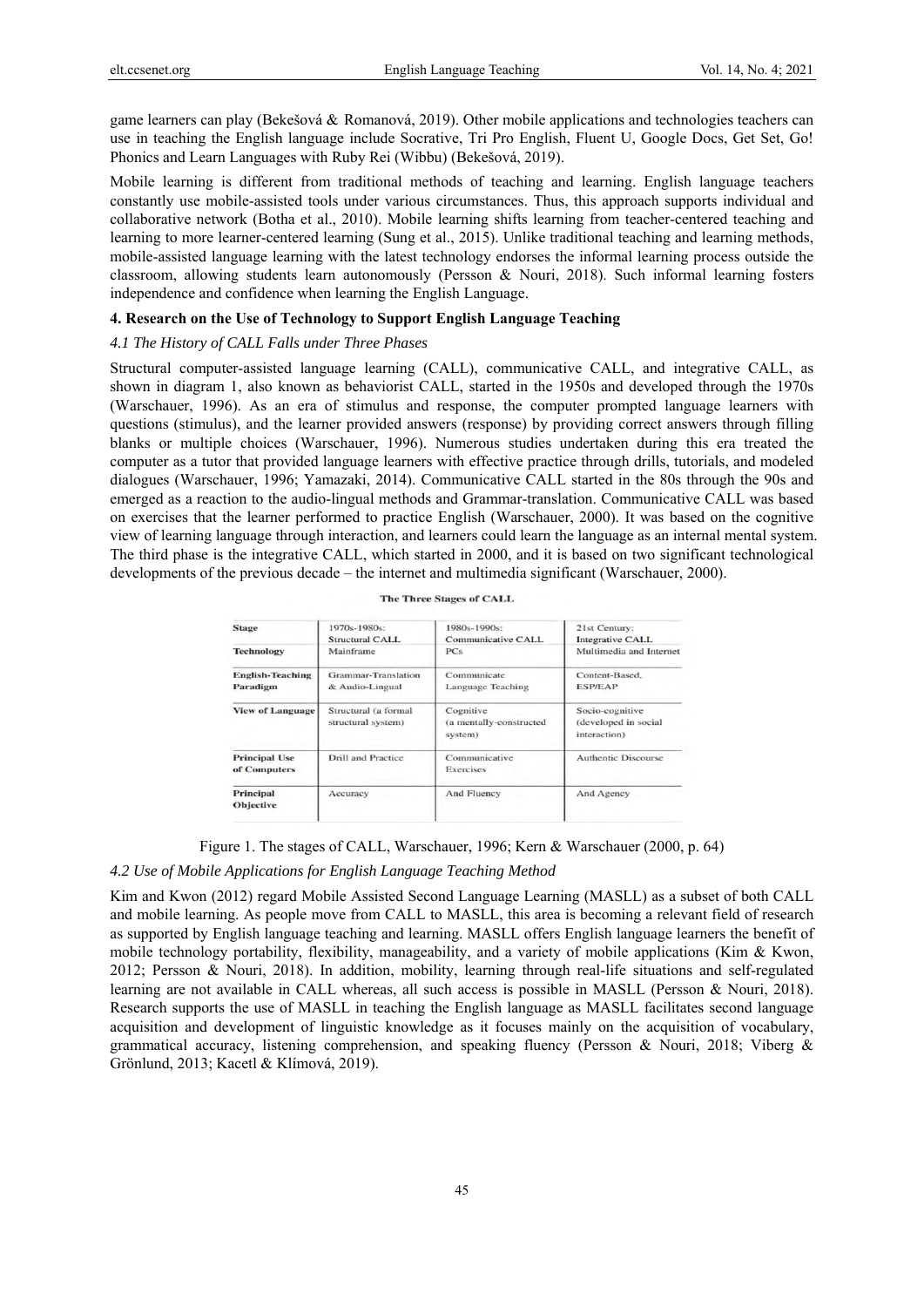#### **5. Methodology**

## *5.1 Data Collection*

• *Database searched* 

The method was based on the literature review on the topic found in three acknowledged databases. The journals and electronic databases selected for this systematic review include ScienceDirect, SAGE, and IEEEXplore. Google Scholar was used as an additional source in systematic reviews, as according to Piasecki et al. (2017), Google Scholar cannot be used as the only source of the systematic review.

• *Examined terms* 

The terms examined for this systematic review can be characterized into two clusters. Mobile applications and mobile assisted language teaching are grouped under category one. These terms included "mobile applications," or, "mobile-assisted teaching," "mobile-assisted language teaching," "MALT," and "mobile devices." The second group of search terms was associated with "English language teaching" and "second language learning." The following query was used to perform the search in various databanks. The query above allows the record to find out in any blend in group one and any such term or phrase in group two with the terms "mobile-assisted teaching" and "English language teaching."

## **6. Articles Selection for Inclusion in the Review**

The articles that were to be considered appropriate for the review had to fulfill specific criteria for inclusion. These criteria include:

- The article must be published in English.
- Any article without an abstract was excluded.
- The study has to address English language teaching and learning and the use of mobile technologies and applications.
- The article should have been published in the journal or conference proceedings between 2015 and 2020. This period was selected to consider introducing and penetrating various mobile technologies such as iPad and other mobile applications for English language teaching. Additionally, other research articles similar to these were published either within this period or earlier. Only the recent articles were selected for this investigation because this systematic review should reveal only the latest analysis.

This systematic review focuses on mobile applications and technologies used in English language teaching. Furthermore, any article that investigates the use of computer-assisted language learning and teaching was excluded.

#### **7. Papers Identified and Selected**

One hundred thirty-one abstracts/titles of research articles were identified based on the identified keywords. Any paper that did not emphasize the use of mobile applications for teaching the English language was excluded. After considering only original peer-reviewed articles, the number dropped to 45 articles. After considering the criteria for inclusion and eliminating duplicate articles, 13 articles remained. Table 1 below shows the number of articles found in each database after applying the inclusion criteria. Google Scholar had the most number of articles before and after inclusion, followed by IEEE Explore then ScienceDirect. After considering the inclusion and exclusion criteria, all three articles from SAGE were excluded.

| database             |                         | frequency              |                   |  |
|----------------------|-------------------------|------------------------|-------------------|--|
|                      | <b>Before selection</b> | <b>After selection</b> | % after selection |  |
| <b>ScienceDirect</b> | 15                      | 4                      | 31%               |  |
| AGE                  | 3                       | 0                      | $0\%$             |  |
| <b>IEEE</b> Xplore   | 17                      |                        | 8%                |  |
| Google Scholar       | 96                      | 8                      | $62\%$            |  |
| Total                | 131                     | 13                     | 100%              |  |

Table 1. Total number of classified papers in the database before and after applying the criteria for inclusion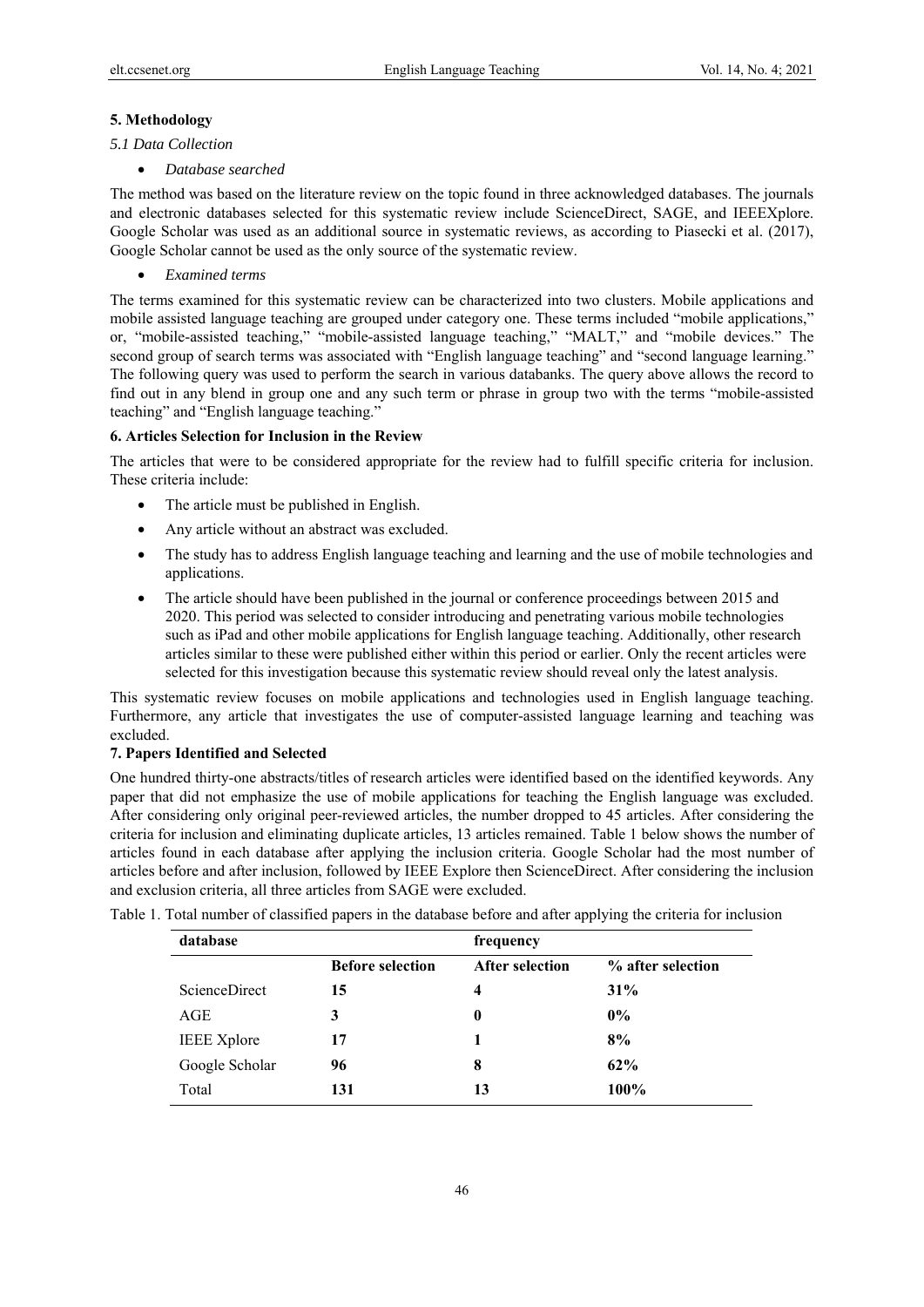

Figure 2. An overview of the selection procedure

## **8. Data Analysis**

**Coding**. The coding method of the research articles that fulfill the inclusion criteria:

• *Technology used*

This analysis included the mobile technology used in assisting the teacher in teaching English. These criteria helped determine what technologies (software and hardware) and how they are used to teach the English language.

• *Pedagogical practices* 

These codes helped to determine how learning enacted using mobile-assisted English language teaching was. It helped determine the activities or scenarios in which mobile applications are used to facilitate English language teaching.

• *Research methodologies* 

This methodology looked at how the research questions in the respective research articles were studied. It included determining the primary research methodologies that were used in each paper.

• *Context of usage* 

Largely this paper looked at the context in which the mobile application was used in teaching the English language. It sought to determine whether the applications were used in non-classroom indoors, in the classroom, outdoors, or across outdoors and indoors. These criteria helped the researcher to understand and explain the context in which these applications were used.

A sub-sample of 6 research papers out of 13 (46%) was coded autonomously to assess the inter-related reliability with respect to the coding process. A .92 inter-related reliability score was obtained, indicating a good agreement between the coders.

## **9. Results**

## *9.1 Technology Used*

Table 2 below indicates the technology used as identified in the selected research articles. Fours research papers identified Smartphones (31%), and the other four research articles identified tablets (31%) as the used technology in teaching and learning the English language as a second language. Three research papers (23%) identified cellphones as the used technology, while 2(15%) identified PDAs as the used technology.

| <b>Technology Used</b>                  | <b>Frequency</b> | Percentage |
|-----------------------------------------|------------------|------------|
| <b>Cell phones</b>                      | 3                | 23%        |
| <b>Tablets</b>                          | 4                | 31%        |
| <b>Smartphones</b>                      | 4                | 31%        |
| <b>Personal Digital Assistant (PDA)</b> | 2                | 15%        |
| Total                                   | 13               | $100\%$    |

Table 2. The technology used in English Language learning and teaching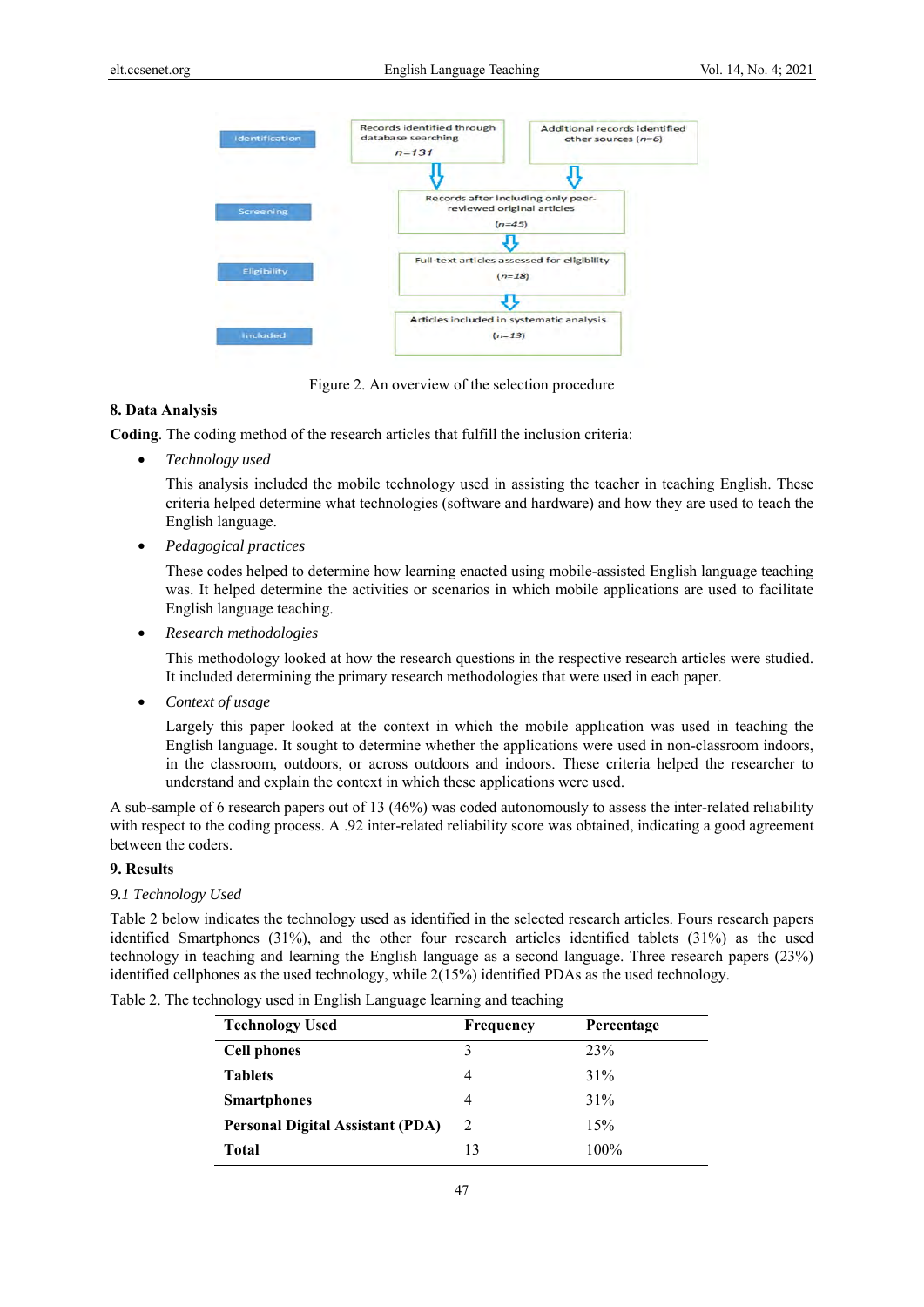## *9.2 Pedagogical Practices*

Table 3 identifies the pedagogical practices. Six articles (46%) identified mobile applications such as WhatsApp and WeChat improve and acquire English as a second language vocabularies. Two articles (15%) found out that mobile technology helps students improve their reading, writing, listening, and speaking skills when learning English as a second language. Fours research papers (31%) found out that mobile technologies are used to improve second language proficiency skills, while 1 article (8%) found out that these technologies are used for peer and self-assessment of English language proficiency.

Table 3. Pedagogical practices in use mobile technology in English language learning and teaching

| <b>Pedagogical practices</b>                             | Frequency | Percentage |
|----------------------------------------------------------|-----------|------------|
| Improve and acquire vocabulary                           | h         | 46%        |
| Improve reading, writing, listening, and speaking skills | 2         | 15%        |
| Improve second language proficiency skills               |           | 31%        |
| Peer-and self-assessment                                 |           | 8%         |
| Total                                                    | 13        | $100\%$    |

## **10. Research Design**

Table 4 recognizes the research pattern used in the 13 selected articles. The experimental research method was the most used one with four research articles (31%). One article (8%) used a qualitative research design. Another article (8%) used a systematic literature review. Both qualitative and quantitative research designs were used in 3 articles (23%). A single article (8%) out of 13 articles used a case study designed with qualitative and quantitative research methods used to collect data. Finally, three articles (23%) did not identify the research method used.

| Table 4. Research methods used to study the use of mobile technology in English language learning and teaching |  |  |
|----------------------------------------------------------------------------------------------------------------|--|--|
|                                                                                                                |  |  |

| <b>Research Design</b>                                   | <b>Frequency</b> | Percentage |
|----------------------------------------------------------|------------------|------------|
| <b>Experimental Research Method</b>                      | 4                | 31%        |
| <b>Qualitative Research Methodology</b>                  |                  | 8%         |
| <b>Systematic Literature review</b>                      |                  | 8%         |
| <b>Qualitative and Quantitative Research Methodology</b> | 3                | 23%        |
| <b>Case Study Design</b>                                 |                  | 8%         |
| Method not identified                                    | 3                | 23%        |
| Total                                                    | 13               | 100%       |

**11. Context of Usage** 

Using the research papers shows that mobile technology is used in either outdoor or indoor contexts. Table 5 below shows the context in which mobile technology is used in English language learning and teaching. 4 articles (31%) showed that mobile technology is mainly used outside the classroom (outdoors). Three articles (23%) showed that mobile technology is used in the classroom (indoors). Three articles (23%) indicated that mobile technology is used both indoors and outdoors to teach and learn English as a second language. However, three articles did not identify the context in which mobile technology is used to teach and learn the English language.

| Table 5. Context of mobile technology usage in language learning and teaching |  |  |  |
|-------------------------------------------------------------------------------|--|--|--|

| <b>Context of Usage</b>                 | Frequency | Percentage |
|-----------------------------------------|-----------|------------|
| <b>Outdoors (non-classroom setting)</b> |           | 31%        |
| <b>Indoors (classroom setting)</b>      |           | 23%        |
| <b>Both Indoors and outdoors</b>        |           | 23%        |
| Not specified                           | 3         | 23%        |
| Total                                   | 13        | $100\%$    |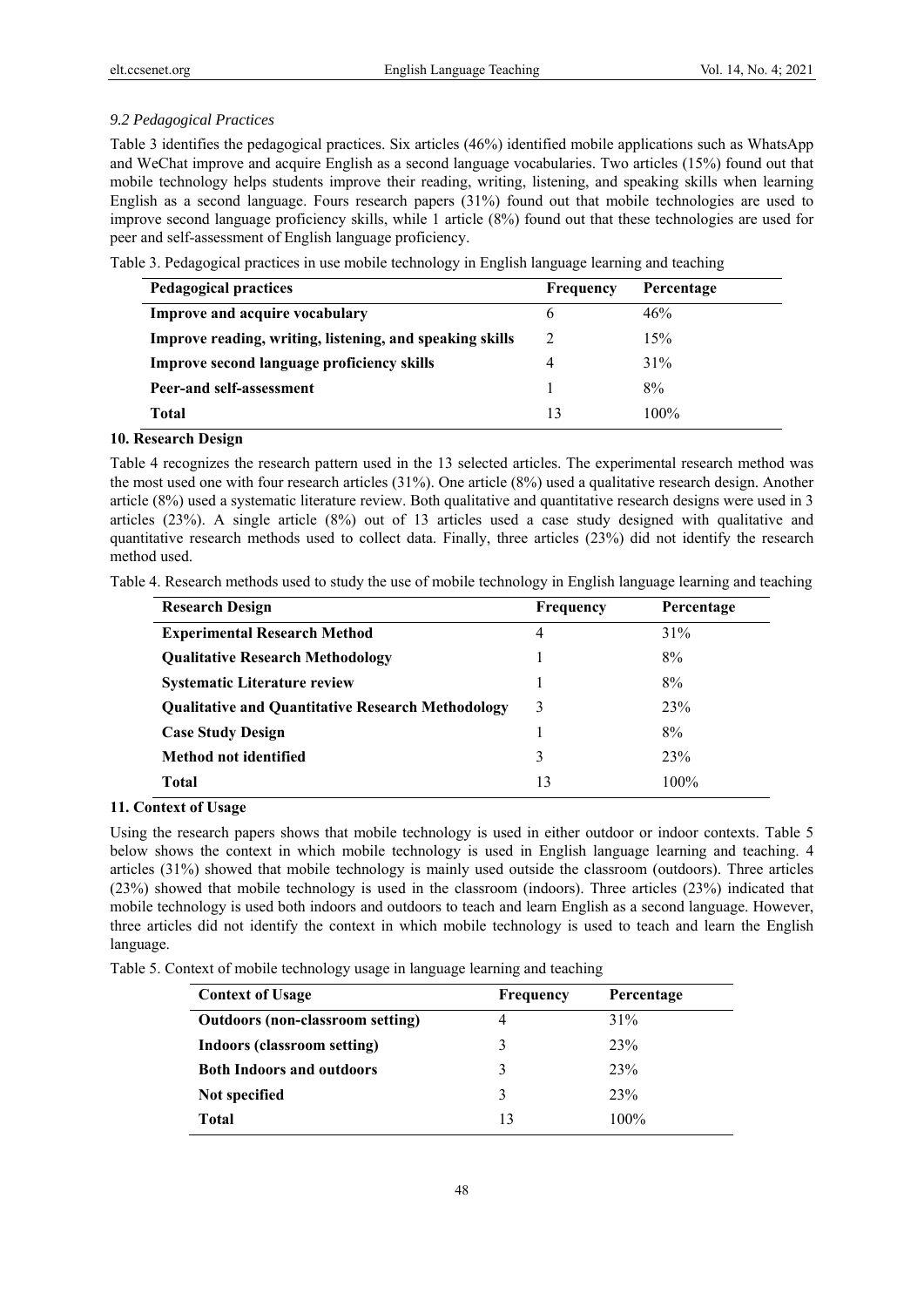### **12. Data Analysis**

The analysis of articles using the inclusion criteria:

• *Role of technology*

This included the role mobile technology play in assisting the teacher in teaching English. These criteria helped determine what technologies (software and hardware) and how they are used to teach the English language.

• *Pedagogical practices* 

These codes helped to determine how learning enacted using mobile-assisted English language teaching was. It helped determine the activities or scenarios in which mobile applications are used to facilitate English language teaching.

• *Research methodologies* 

This looked at how the research questions in the respective research articles were studied. It included determining the primary research methodologies that were used in each paper.

• *Context of usage* 

This looked at the context in which the mobile application was used in teaching the English language. It sought to determine whether the applications were used in non-classroom indoors, in the classroom, outdoors, or across outdoors and indoors. These criteria helped the researcher to understand and explain the context in which these applications were used.

• *Outcomes* 

These codes sought to identify the overall impacts of using mobile-assisted English teaching and mobile devices in the process of English Language Teaching.

## **13. Results**

## *13.1 Role of Technology*

Overall, 13 original articles on the research topic were detected. These articles highlighted roles that mobile-assisted learning technology play using the application for English language teaching (Kukulska-Hulme et al., 2017). Cell phones and tablets were among the identified mobile devices (Kukulska-Hulme et al., 2017; Mohd Asraf & Supian, 2017). Most of the research looked at the use of mobile devices such as cell phones, smartphones, tablets, and PDAs to assist teachers in teaching English Language (Rezaei et al., 2014; Mohd Asraf & Supian, 2017; Zou & Li, 2015; Jin, 2017). Few studies used PDA as a mobile device technology (Samaie et al., 2018; Zou & Li, 2015).

## *13.2 Pedagogical Practices*

Several of the 13 articles outlined the pedagogical practices when using the mobile application in English language teaching. Mobile applications were used to acquire and improve students' vocabulary (Mirzaei et al., 2018; Wu, 2019; Mohd Asraf & Supian, 2017; Rezaei et al., 2014). Other studies reported that teachers could use applications such as WeChat and WhatsApp were generally used to help learners learn English as a second language (Samaie et al., 2018; Jin, 2017). Generally, mobile applications were used to help teachers teach the English language and students to acquire and improve their English vocabulary. Additionally, mobile applications were found to help learners improve their second language writing and reading skills, listening and speaking skills, and proficiency (Kukulska-Hulme et al., 2017; Kukulska-Hulme, Norris, & Donohue, 2017). Mobile applications such as WhatsApp can be used for peer- and self-assessment of oral language proficiency (Samaie et al., 2018).

## *13.3 Research Design*

The 13 articles used various research designs to investigate mobile applications in English language teaching. Several studies used experimental methods, e.g. (Mirzaei et al., 2018; Samaie et al., 2018; Wu, 2019; Zou & Li, 2015). Hişmanoğlu et al. (2017) such as qualitative research methodology, while Gangaiamaran & Pasupathi (2017) used a systematic literature review. Quantitative and qualitative methods were identified in two research articles (Abdi & Cavus, 2019; Rezaei et al., 2014). However, several studies did not identify the research design used (Kukulska-Hulme et al., 2017; Jin, 2017; Kukulska-Hulme, Norris, & Donohue, 2017)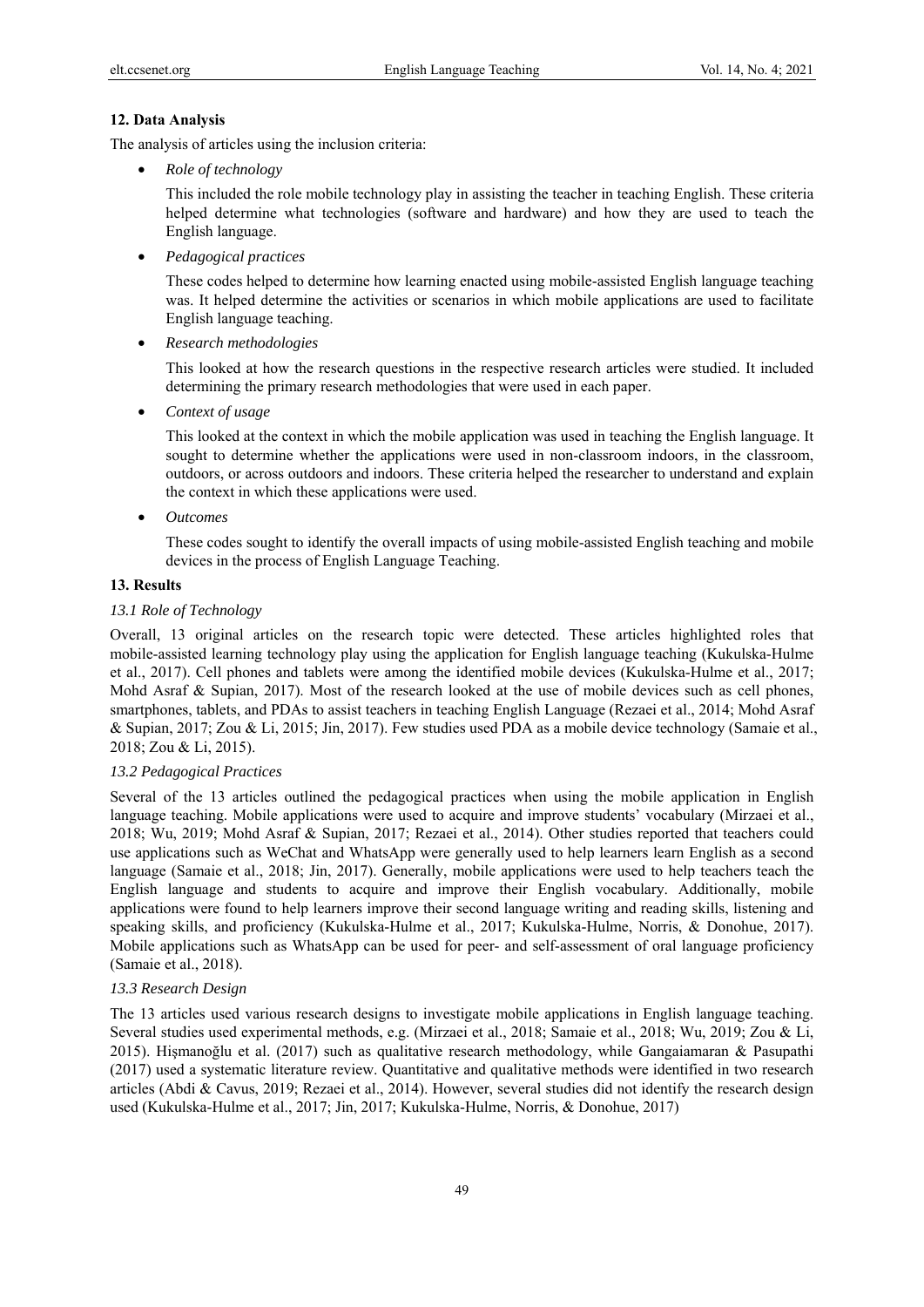#### *13.4 Context of Usage*

These 13 articles identified the context- which mobile applications were used in mobile-assisted teaching. Some identified that mobile technology in teaching and learning was used in the classroom outdoor setting (Jin, 2017); (Samaie et al., 2018) and outdoors and indoors (Kukulska-Hulme et al., 2017; Hişmanoğlu et al., 2017). It is clear from the research that mobile applications are suitable in the classroom setting (indoors) and in non-classroom and beyond classroom settings (outdoors).

While teachers exploit mobile applications for second language learning, together with learners, teachers need to have the skills and resources to use the technology. Users need to consider the availability of mobile devices, associated cost, and Wi-Fi connection (Kukulska-Hulme et al., 2017)

The outcomes of these articles report various impacts on mobile-assisted learning, especially mobile applications, in teaching the English language. Some studies showed that both students and teachers preferred mobile applications to teach and learn English (Mirzaei et al., 2018). Mobile-assisted teaching helps learner improve their vocabulary and increase confidence in participating in the classroom (Rezaei et al., 2014), and they make learning enjoyable (Abdi & Cavus, 2019; Gangaiamaran & Pasupathi, 2017). However, some research showed that weak learners are reluctant to use mobile apps to learn English (Wu, 2019). Hişmanoğlu, Ersan, & Çolak (2017) found that there are mixed teachers' perspectives towards the use of MASLL.

#### **14. Discussion**

As was indicated at the beginning of this systematic review, this paper aimed to study the potential use of mobile applications to enhance English language teaching by investigating the recent trends that have been done in the last five years (2015 to 2020). By using the research keywords, 131 articles related to MALL were identified. After eliminating the article that did not deal with mobile-assisted language teaching, 13 remained. After reading selected articles, it is evident that mobile assisted teaching, primarily mobile applications for English language teaching, is facing a profound change. English language teachers and researchers agree that mobile-assisted learning has a huge positive impact on English language teaching and learning (e.g., [Rezaei et al., 2014; Abdi & Cavus, 2019; Mirzaei et al., 2018]). While mobile devices in teaching the English language appear to be rising, the primary issue lies in how these applications should be used. The coded research papers showed that tablets (31%) and smartphones (31%) were the most used technology in mobile-assisted learning and teaching.

#### *14.1 Technology Used*

In the review process, it was clear that the maximum number of chosen articles discussed smartphones and tablets as mobile technologies used in teaching and learning English as a second language. Cell phones and Personal digital assistances are also used to teach and learn the English language. Learners of English as a second language are being encouraged to use these technologies. Most studies identified various mobile technologies that are used in assisting English language teachers. These identified technologies include mobile phones, cell phones, PDAs, tablets, and smartphones. These mobile technologies are used to run mobile applications such as WeChat, WhatsApp, VLASTA, Wordable Socrative, Tri Pro English, Fluent U, Google Docs, Get Set, Go! Phonics and Learn Languages with Ruby Rei (Wibbu) (Bekešová, 2018). These mobile applications are used alongside various mobile technologies in various contexts such as indoor (classroom) and outdoor (non-classroom) settings to help learners acquire new English vocabulary and improve on their already acquired vocabulary. Teachers can use these technologies to supplement their English language teaching, which has been proven by the research to have positive results on learners and teachers. However, it has been suggested that teachers should assist weak learners on how to use the applications better to improve their English language.

Additionally, the technologies identified, such as mobile phones, cell phones, PDAs, tablets, and smartphones, provide touchscreen capabilities that create new pedagogical approaches that allow teachers to facilitate and enhance learners' participation (Clarke & Svanaes, 2015). This pedagogical approach to learning was found to enhance second language acquisition (Samaie et al., 2018; Jin, 2017).

### *14.2 Pedagogical Practices*

The coded research papers provided evidence that the use of MASLL helped to improve second language proficiency while focusing on English vocabulary learning, listening and speaking skills, and reading and writing skills. Most of the research papers (46%) indicated that MASLL is used to help students acquire and improve their English language vocabulary. English second language learners can use various mobile applications to improve these identified skills (Bekešová & Romanová, 2019; Kim et al., 2017). Additionally, mobile applications integrated in pedagogical practices allow teachers to plan second learning and facilitate teaching and learning in a real environment. Another pedagogical practice that uses MASLL enhances associating words with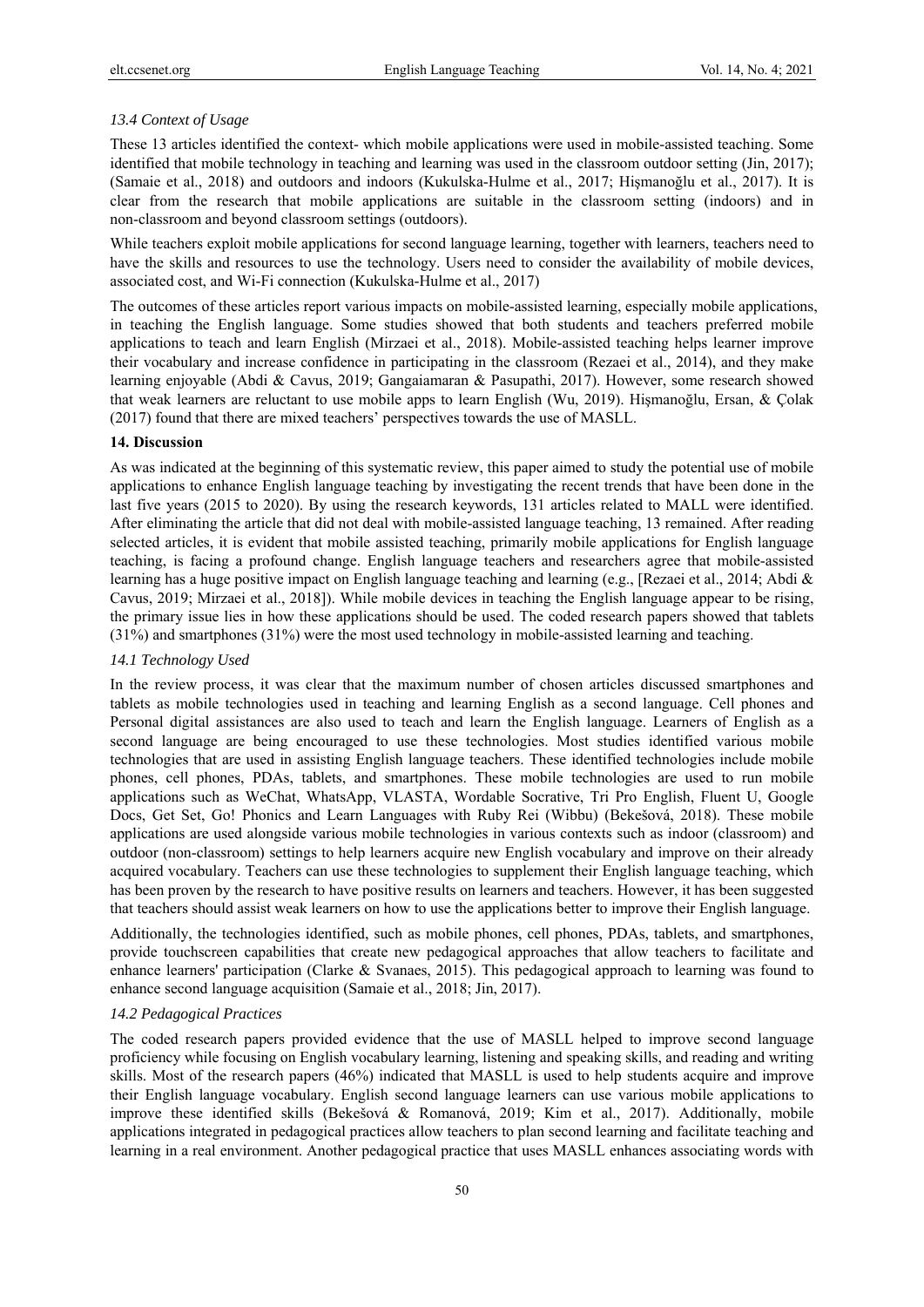images or objects in the real-world and classroom (Gangaiamaran & Pasupathi, 2017). However, it was clear that the use of MASLL for peer- and self-assessment was under-researched as only one article (8%) that indicated the use of MASLL for peer and self-assessment.

### *14.3 The Research Methodology Employed*

The review research papers showed that the most used research methodology in mobile technology research in teaching and learning English as the second language is experimental research design which represented 31% of the coded papers. It was noted that the research papers that used the experimental research design selected their data randomly, which minimized bias. Most of these papers used pre-and post-test to measure mobile technologies have an impact on teaching and learning the English language. The second most used research methodology in the reviewed papers is combining both qualitative and quantitative research designs representing 23% of the coded papers. A qualitative methodology was used to explore the effects, opinions, attitudes, and perceptions of English second language learners and teachers on their experience using mobile-assisted learning. Quantitative research design helped to generate knowledge and create understanding about the use of mobile technology. This mixed-method approach helped the researchers to collect both qualitative and quantitative data. One paper implemented the qualitative research design. Case study design and systematic literature review were used in one paper each.

#### *14.4 Context of Use of Mobile Technology*

It was necessary to understand how teachers and learners use mobile technology to teach and learn English as a second language. Most of the research articles coded showed that mobile-assisted learning takes place in non-classroom or setting. However, the remaining articles that indicated the context in which mobile technologies are used in teaching and learning the English language showed that teachers and learners are using the technology in the indoor and outdoor settings. In increased use of mobile technology outside the classroom setting shows that these technologies are making it possible for teachers and students to extend second language teaching and learning outdoors, creating an environment of continuous teaching and learning.

Furthermore, over 1.2 billion children are out of the classroom globally (Li & Lalani, 2020). Naciri et al. (2020) confirm that mobile learning as a remote teaching strategy is an avoidable alternative during COVID-19. Schools have adopted virtual teaching and learning. Mobile learning during the pandemic provides English language learners with intuitive ways to identify the right collaborators, services, and contents at the right time in the right place based on the learners' surrounding contexts depending on place and time and the availability of learning services and resources, and the marching learning collaborators depending on the learners' needs (Yang, S. J., 2006; Wu et al., 2011; Clarke & Svanaes, 2015). However, the unreliability of the internet or lack of technology is a barrier to ubiquitous learning during COVID-19 (Li & Lalani, 2020).

Hence, MASLL was found to support ubiquitous learning. With ubiquitous learning, second language learners access learning resources outside the classroom, enabling them to acquire learning resources and improve their English as a language learning and proficiency, for instance, as they travel during such a time of COVID 19 pandemic. Finally, universal learning allows learners to develop learning material that fits their learning needs and styles. Using blogs mobile applications and social media learners share materials with their peers. This approach increases collaboration between teachers and leaners (Clarke & Syanaes, 2015).

## **15. Conclusion**

This systematic literature review presents a comprehensive report on mobile-assisted language teaching (MALT), which is becoming a salient feature in the current and future education process. MALT provided a significant opportunity to teach the English language in a globalized world. MALT enhances English language teaching and learning both in a classroom setting and non-classroom setting and helps learners build their English vocabulary and confidence in the English language acquisition. It provided personalized learning, helping low-achieving learners to meet their learning goals. While MALT appears to be effective, it is subject to practical design, plan, and implementation and tailored to students' needs to deliver multiple language skills.

Mobile applications have transformed the learning strategies used in teaching the English language. The mobile learning strategies identified in the research underpinning ubiquitous learning enable teaching and learning the English language to take place limitlessly (seamlessly) anytime, anywhere. In any way, depending on the context of learning is determined by students' desires, needs, or characteristics. For instance, during the 2019-2020 COVID pandemic, online learning has become an alternative as schools close to curb the virus's spread. Online learning in such a context consists of activities that support classes online, onsite/offline. The principles of using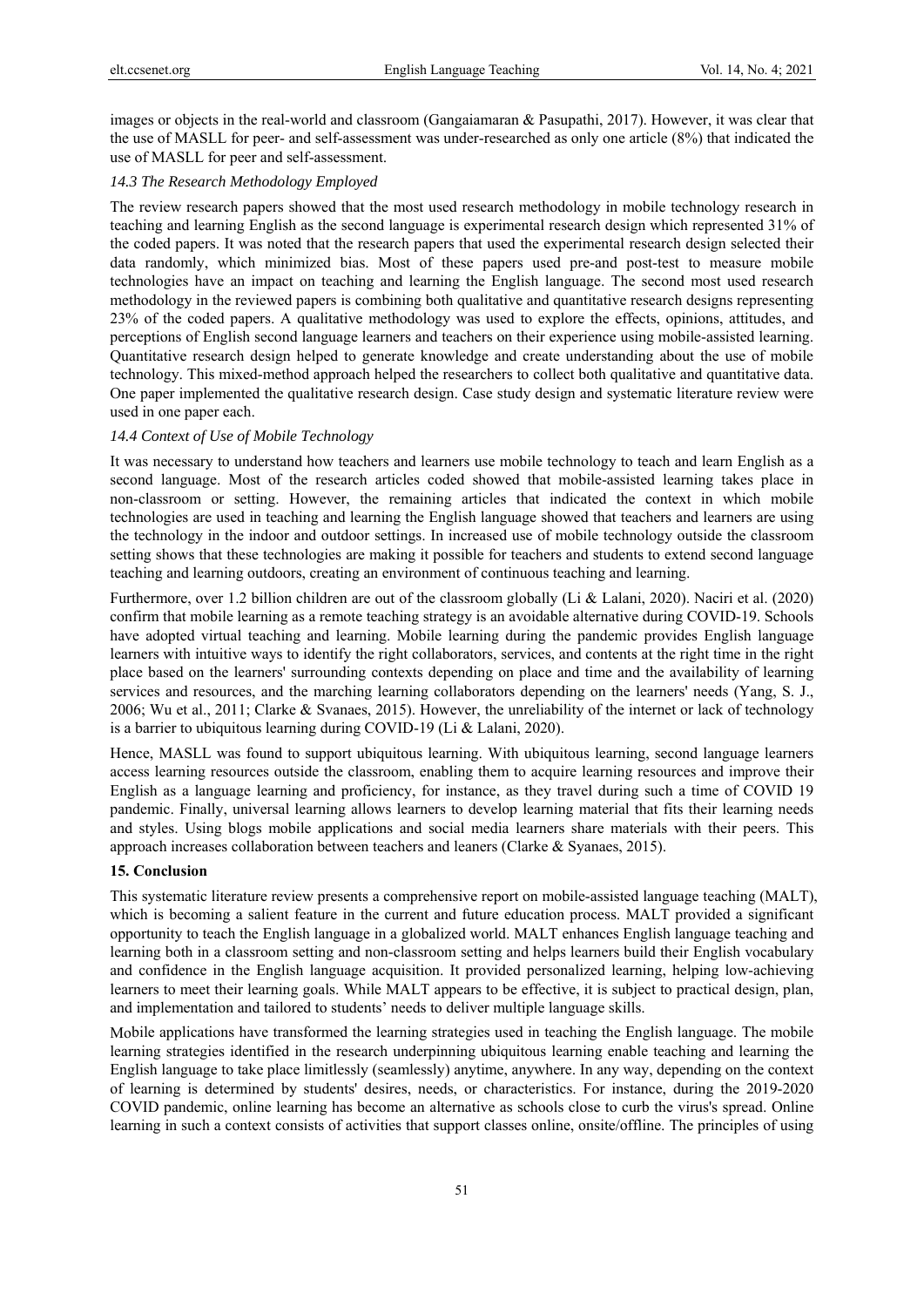the mobile application in ubiquitous English language learning signify adaptability, mobility, interactivity, accessibility, interoperability, interactivity, permanency, immediacy, context awareness, and pervasiveness.

However, despite the positive contribution of mobile application in teaching and learning English, teachers and students face challenges in designing and implementing activities, posting materials and resources for mobile learning. Teachers face challenges in supporting ubiquitous learning because of the lack of reliable real-time multimedia-rich communication and physical distance. Learning is a dynamic process, and any arising problems require quick resolution, which is less achievable in mobile-based learning.

This systematic literature review has some limitations. There is a limitation in the literature dealing with the use of mobile applications in English language teaching. While there is a wealth of research investigating the use of technology such as computers in learning a second language, the literature dealing with mobile applications for second language learning is limited. Therefore, future research should focus on using mobile applications in English language teaching. More research should also focus on using a laptop as a mobile device used to teach the English language.

# **References**

- Abdi, A. S., & Cavus, N. (2019). Developing an Electronic Device to Teach English as a Foreign Language: Educational Toy for Pre-Kindergarten Children. *International Journal of Emerging Technologies in Learning (iJET), 14*(22), 29-44. https://doi.org/10.3991/ijet.v14i22.11747
- Aziz, A., Hassan, M., Dzakiria, H., & Mahmood, Q. (2018). Growing Trends of Using Mobile in English Language Learning. *Mediterranean Journal Of Social Sciences, 9*(4), 235-239. https://doi.org/10.2478/mjss-2018-0132
- Bekešová, J., & Romanová, I. (*2019*). Six technological innovations that changed English language teaching. *ICTE Journal, 8*(1), 30-38. https://doi.org/10.2478/ijicte-2019-0003
- Botha, A., Herselman, M., & van Greunen, D. (2010, October). Mobile user experience in a mlearning environment. In *Proceedings of the 2010 Annual Research Conference of the South African Institute of Computer Scientists and Information Technologists,* 29-38. https://doi.org/10.1145/1899503.1899507
- Chang, C., & Hsu, C. (2011). A mobile-assisted synchronously collaborative translation–annotation system for English as a foreign language (EFL) reading comprehension. *Computer Assisted Language Learning, 24*(2), 155-180. https://doi.org/10.1080/09588221.2010.536952
- Clarke, B., & Svanaes, S. (2015). Updated review of the global use of mobile technology in education. *Techknowledge* for *Schools*. Retrieved from https://www.kidsandyouth.com/pdf/T4S%20FK%26Y%20Literature%20Review%2011.12.15.pdf
- Gangaiamaran, R., & Pasupathi, M. (2017). Review on use of mobile apps for language learning. *International Journal of Applied Engineering Research, 12*(21), 11242-11251. Retrieved from https://www.ripublication.com/ijaer17/ijaerv12n21\_102.pdf
- Hişmanoğlu, M., Ersan, Y., & Çolak, R. (2017). Mobile-Assisted Language Teaching From Preparatory Program Efl Teachers' Perspectives. *Bitlis Eren Üniversitesi Sosyal Bilimler Enstitüsü Dergisi, 6*(2), 223-238. Retrieved from https://dergipark.org.tr/en/download/article-file/393399
- Hoven, D., & Palalas, A. (2011). (Re)Conceptualizing Design Approaches for Mobile Language Learning. *CALICO Journal, 28*(3), 699-720. https://doi.org/10.11139/cj.28.3.699-720
- Jin, N. (2017, September). Mobile-assisted language learning: using WeChat in an English reading class. In *International Symposium on Emerging Technologies for Education* (pp. 500-506). Springer, Cham. https://doi.org/10.1007/978-3-319-71084-6\_59
- Kacetl, J., & Klímová, B. (2019). Use of Smartphone Applications in English Language Learning—A Challenge for Foreign Language Education. *Education Sciences, 9*(3), 179. https://doi.org/10.3390/educsci9030179
- Kern, R., & Warschauer, M. (2000). Theory and practice of network-based language teaching. *Network-based language teaching: Concepts and practice*, 1-19. https://doi.org/10.1017/CBO9781139524735.003
- Keyes, C., Shroff, R. H., & Chow, E. (2016). Pedagogical foundations of a mobile application for language acquisition. *Ubiquitous Learning: An International Journal, 9*(2), 1. Retrieved from https://repository.hkbu.edu.hk/ulip\_ja/3/
- Kim, H., & Kwon, Y. (2012). Exploring smartphone applications for effective mobile-assisted language learning. *Multimedia-Assisted Language Learning, 15*(1), 31-57.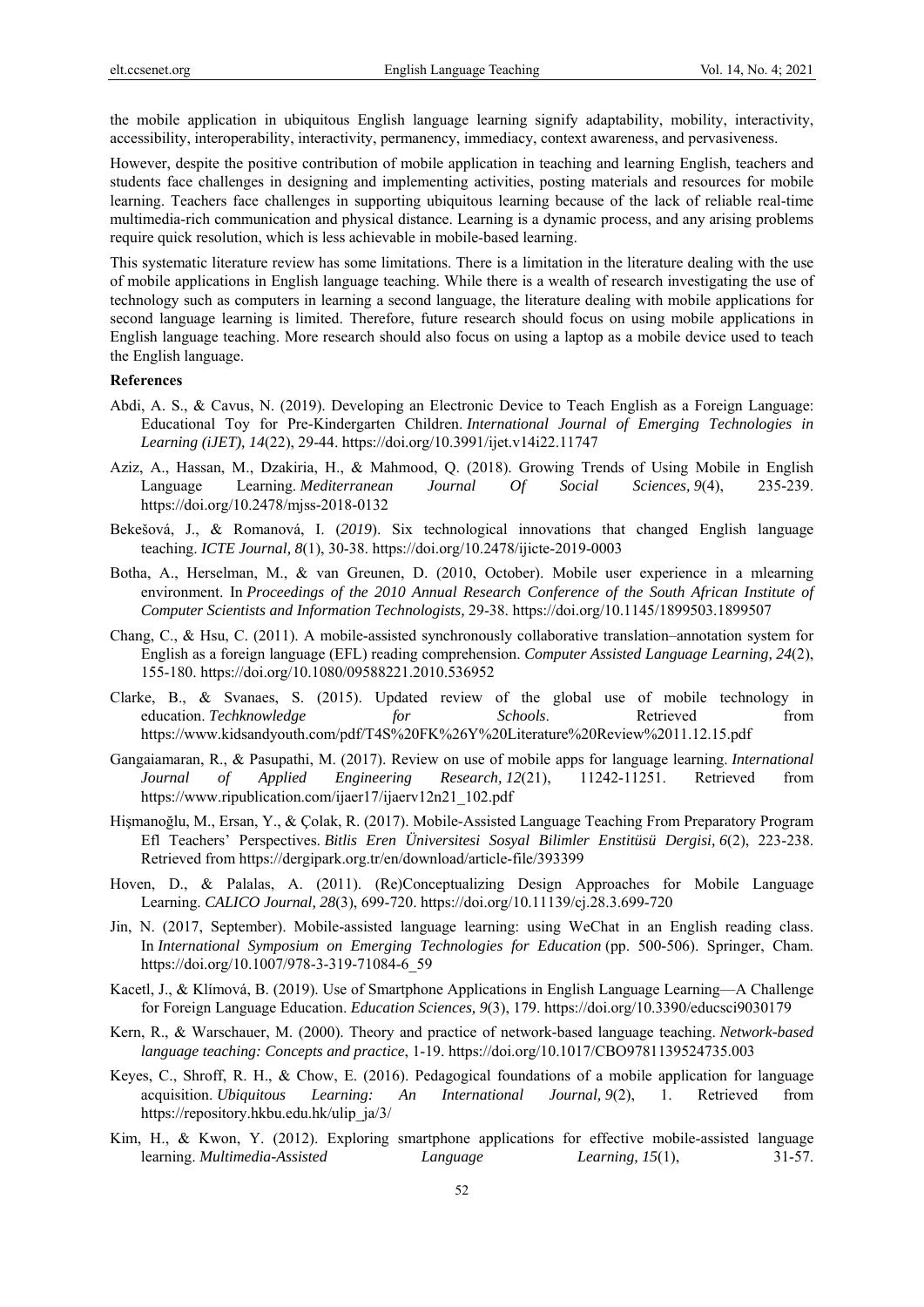https://doi.org/10.15702/mall.2012.15.1.31

- Kukulska-Hulme, A., Lee, H., & Norris, L. (2017). Mobile learning revolution: Implications for language pedagogy. *The handbook of technology and second language teaching and learning*, 217-233. https://doi.org/10.1002/9781118914069.ch15
- Kukulska-Hulme, A., Norris, L., & Donohue, J. (2017). *Mobile Pedagogy for English Language Teaching: a Guide for Teachers*. British Council, London (2015). Retrieved from https://www.teachingenglish.org.uk/sites/teacheng/files/E485%20Mobile%20pedagogy%20for%20ELT\_v6 .pdf
- Li, C., & Lalani, F. (2020). *The COVID-19 pandemic has changed education forever. This is how*. World Economic Forum. Forum. Retrieved from from https://www.weforum.org/agenda/2020/04/coronavirus-education-global-covid19-online-digital-learning/
- Mirzaei, S., Wilkinson, B., & Wyra, M. (2018, December). Usability Testing of VLASTA: A Vocabulary Learning and Strategy Teaching App. In *2018 IEEE International Conference on Teaching, Assessment, and Learning for Engineering (TALE)* (pp. 685-689). IEEE. https://doi.org/10.1109/TALE.2018.8615141
- Mohd Asraf, R., & Supian, N. (2017). Metacognition and mobile-assisted vocabulary learning. *Arab World English Journal (AWEJ), 8*(2), 16-35. https://doi.org/10.24093/awej/vol8no2.2
- Naciri, A., Baba, M., Achbani, A., & Kharbach, A. (2020). Mobile Learning in Higher Education: Unavoidable Alternative during COVID-19. *Academia, 4*(1), ep20016. https://doi.org/10.29333/aquademia/8227
- Nouri, J., & Pargman, T. C. (2016, September). When teaching practices meet tablets' affordances. Insights on the materiality of learning. In *European Conference on Technology Enhanced Learning* (pp. 179-192). Springer, Cham. https://doi.org/10.1007/978-3-319-45153-4\_14
- Persson, V., & Nouri, J. (2018). A Systematic Review of Second Language Learning with Mobile Technologies. *International Journal Of Emerging Technologies In Learning (Ijet), 13*(02), 188. https://doi.org/10.3991/ijet.v13i02.8094
- Piasecki, J., Waligora, M., & Dranseika, V. (2017). Google Search as an Additional Source in Systematic Reviews. *Science And Engineering Ethics, 24*(2), 809-810. https://doi.org/10.1007/s11948-017-0010-4
- Rezaei, A., Mai, N., & Pesaranghader, A. (2014). The effect of mobile applications on English vocabulary acquisition. *Jurnal Teknologi, 68*(2), 73-83. https://doi.org/10.11113/jt.v68.2912
- Sadiq, R. B., Cavus, N., & Ibrahim, D. (2019). Mobile application based on CCI standards to help children learn English as a foreign language. *Interactive Learning Environments*, 1-16. https://doi.org/10.1080/10494820.2019.1579239
- Samaie, M., Nejad, M., & Qaracholloo, M. (2018). An inquiry into the efficiency of WhatsApp for self-and peer‐assessments of oral language proficiency. *British Journal of Educational Technology, 49*(1), 111-126. https://doi.org/10.1111/bjet.12519
- Stockwell, G. (2010). Using mobile phones for vocabulary activities: Examining the effect of platform. *Language learning & technology, 14*(2), 95-110. Retrieved from https://www.learntechlib.org/p/74412/
- Sung, Y., Chang, K., & Yang, J. (2015). How effective are mobile devices for language learning? A meta-analysis. *Educational Research Review, 16*, 68-84. https://doi.org/10.1016/j.edurev.2015.09.001
- Taylor, K., Takeuchi, L., & Stevens, R. (2017). Mapping the daily media round: novel methods for understanding families' mobile technology use. *Learning, Media And Technology, 43*(1), 70-84. https://doi.org/10.1080/17439884.2017.1391286
- Viberg, O., & Grönlund, Å. (2013). A Cross-cultural analysis of users' attitudes toward the use of mobile devices in second and foreign language learning in higher education: A case from Sweden and China. *Computers & Education, 69*, 169-180. https://doi.org/10.1016/j.compedu.2013.07.014
- Warschauer, M. (1996). Computer-assisted language learning: An introduction. *Multimedia language teaching, 320*. Retrieved from https://www.ict4lt.org/en/warschauer.htm
- Warschauer, M. (2000). The death of cyberspace and the rebirth of CALL. *English Teachers' Journal, 53*(1), 61-67. Retrieved from https://education.uci.edu/uploads/7/2/7/6/72769947/cyberspace.pdf
- Wu, R. (2019). The Effectiveness of MALT on Vocational College English Teaching. *Journal of Language*